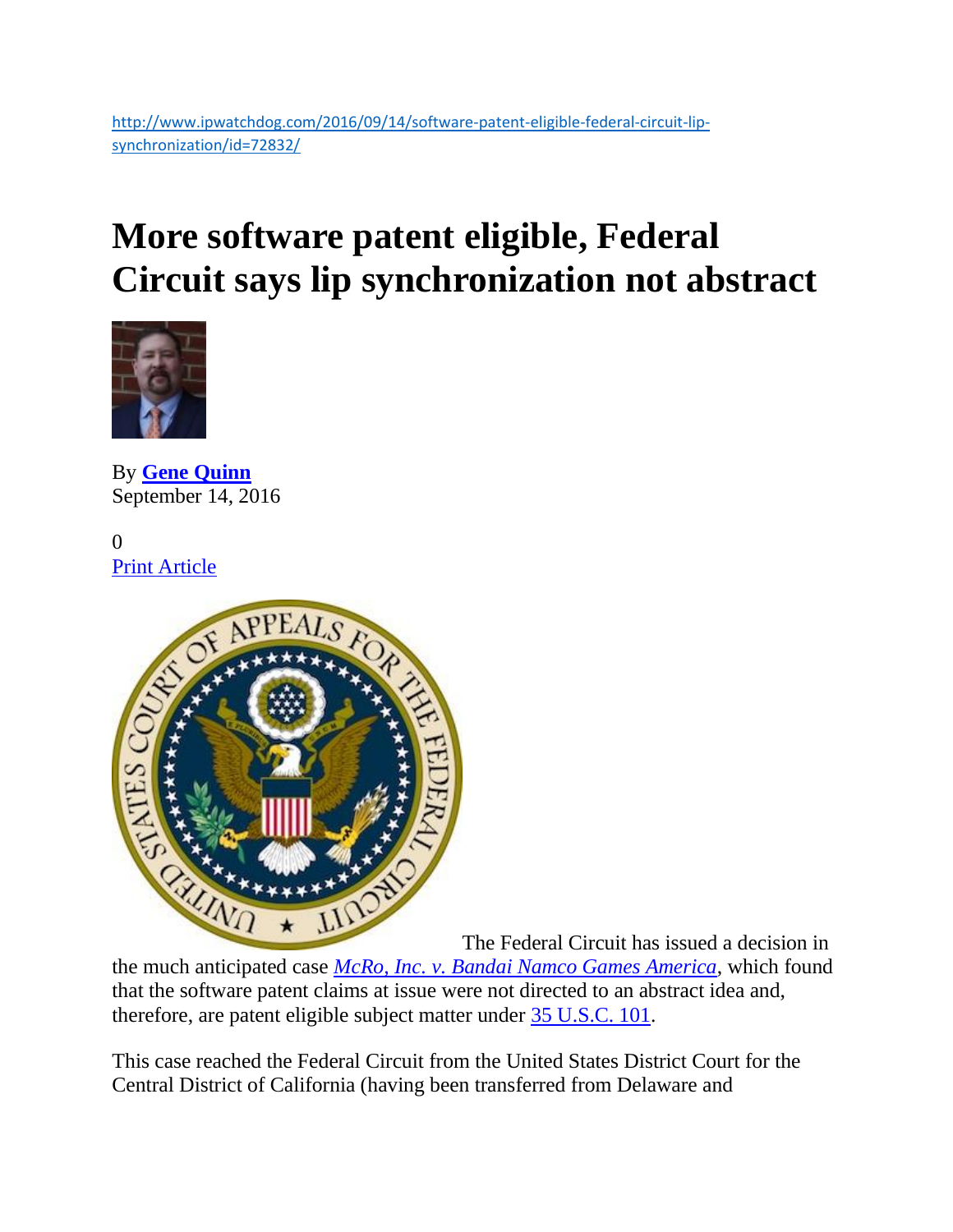consolidated). After holding a *Markman* hearing, the district court granted the defendants' motion on the pleadings that all asserted claims were unpatentable. The district court said that the claims, on their face, do not seem to be directed to an abstract idea, but ultimately determined that the claims were too broad and not limited to a specific set of rules, which in the mind of the district court meant that they were abstract ideas. Ultimately, the district court found that while the claims do not preempt the field of lip synchronization for computer generated 3D animation; the claims did preempt lip synchronization using a rules-based morph target approach.

The Federal Circuit panel of Judges Reyna, Taranto, and Stoll, reversed. Judge Reyna delivered the opinion for the panel.

In a blog post by Erich Andersen, Vice President & Deputy General Counsel of Microsoft's IP Group, the Federal Circuit decision is praised for providing more certainty for three specific reasons. Andersen explains that the Court's ruling (1) emphasizes the need to consider the claims as a whole (i.e., not oversimplify the claims); (2) explains software claims may be patent eligible if they represent a technological improvement; and (3) makes clear that data processing claims may be patent "eligible even if they produce information rather than a physical product or result." *See [Federal Circuit rules on software patent eligibility](http://blogs.microsoft.com/on-the-issues/2016/09/13/federal-circuit-rules-software-patent-eligibility/#sm.0011fo50h1973ezntjf2cg7abxkdp)*.[1]

### **The Invention**

The patents in question relate to automating a part of a 3D animation method. Essentially, the patents cover lip synchronization of animated characters so that the lips of the animated character move in a normal fashion to the point where the animated character's lips can be read.

In the prior art, to animate the character as it speaks, the method morphs the character's expression between models. For example, with the "neutral model" being that of the resting, neutral facial expression of an animated character. The other models of the character's face are known as "morph targets," and each one represents that face as it makes a certain sound (i.e., pronounces a phoneme). The patents at issue criticize the preexisting approaches as tedious and time consuming, as well as inaccurate.

The invention covers in the patents in question aims to automate a 3-D animator's tasks. Automation is accomplished through rules applied to the timed transcript to determine the morph weight outputs. The patents describe many exemplary rule sets that go beyond simply matching single phonemes from the timed transcript with the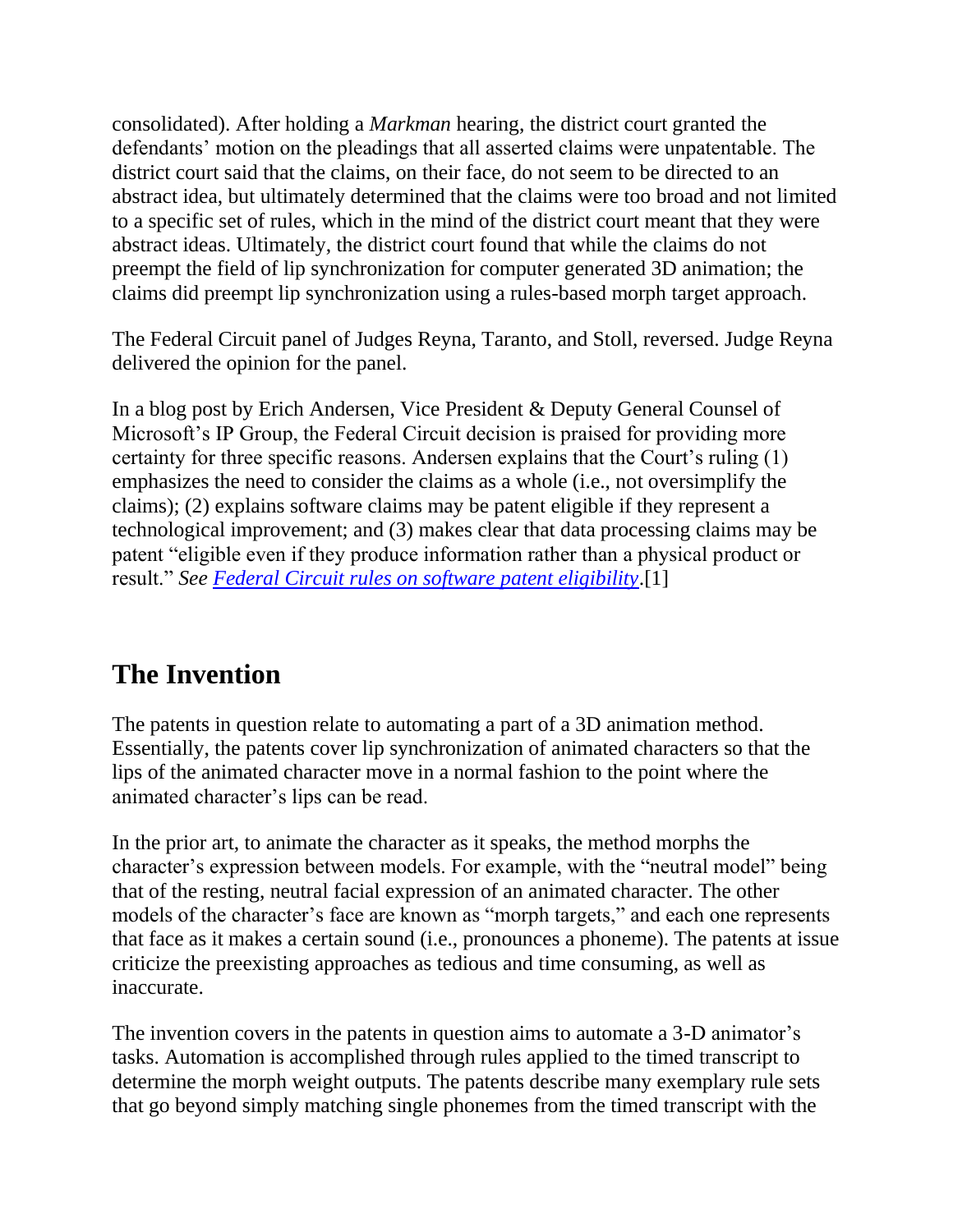appropriate morph target. As a result, the rule sets aim to produce more realistic speech by taking into consideration the differences in mouth positions for similar phonemes based on context.

#### **The Representative Claim**

Claim 1 of [U.S. Patent No. 6,307,576](https://www.google.com/patents/US6307576) was deemed representative and dispositive of the asserted claims for the purposes of the appeal:

A method for automatically animating lip synchronization and facial expression of three-dimensional characters comprising:

obtaining a first set of rules that define output morph weight set stream as a function of phoneme sequence and time of said phoneme sequence;

obtaining a timed data file of phonemes having a plurality of sub-sequences;

generating an intermediate stream of output morph weight sets and a plurality of transition parameters between two adjacent morph weight sets by evaluating said plurality of sub-sequences against said first set of rules;

generating a final stream of output morph weight sets at a desired frame rate from said intermediate stream of output morph weight sets and said plurality of transition parameters; and

applying said final stream of output morph weight sets to a sequence of animated characters to produce lip synchronization and facial expression control of said animated characters.

# **CAFC Decision**

At the outset of the Federal Circuit discussion, Judge Reyna noted that in this case the claim construction carried out by the district court was "helpful to resolve the question of patent eligibility under § 101." This statement almost sounds out of place until you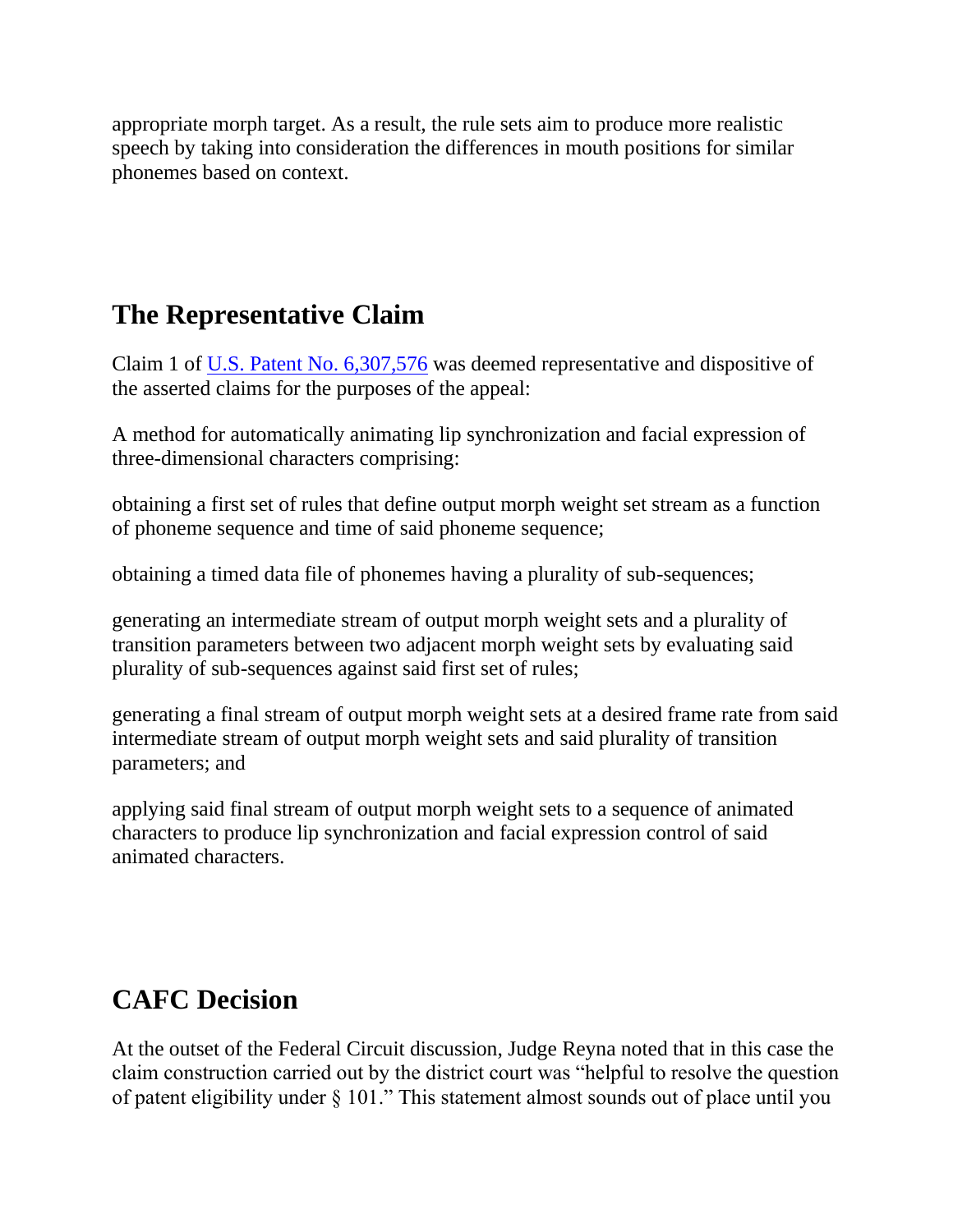realize that most times district courts do not engage in a claim construction analysis prior to determining whether the claims are patent eligible. It is astonishing that any court could ever even attempt to determine whether a claim is patent eligible because it merely covers an abstract idea without first engaging in a thorough analysis of what the claim actually covers. Merely looking at a claim on its face and pretending to be able to divine what is covered is the type of analysis one would expect from the utterly uninformed, not something that ostensibly passes for justice.

After going through a two-plus page recitation of the law, Judge Reyna summarized the district court holding, that the claims were drawn to an abstract idea of automating rules-based use of morph targets and delta sets for lip synchronization in 3D animation. Reyna explained that the Federal Circuit disagreed with that determination, reminding the district court that they have cautioned courts to carefully "avoid oversimplifying the claims." Reyna would go on to say that these claims are specifically "limited to rules with specific characteristics."

When addressing the specific limitations of the rules (see bottom of page 21) the Federal Circuit in *McRo* did not cite to *[Enfish v. Microsoft](http://www.ipwatchdog.com/wp-content/uploads/2016/06/Enfish-v-Microsoft-CAFC-2016.pdf)*, but did observe: "The specific, claimed features of these rules allow for the improvement realized by the invention." Recall that the patents at issue in *Enfish* explained that the claimed invention in that case was an improvement, which the Federal Circuit would make a great deal about in their patent eligibility analysis. The Federal Circuit explained in *Enfish* that the claims at issue plainly focused on improvements to computer functionality. This led the *Enfish* panel to unanimously conclude, "the claims at issue in this appeal are not directed to an abstract idea within the meaning of *Alice*. Rather, they are directed to a specific improvement to the way computers operate, embodied in the self-referential table." *See [Federal Circuit says software patent claims not](http://www.ipwatchdog.com/2016/05/13/federal-circuit-says-software-patent-claims-not-abstract-are-patent-eligible/id=69147/)  [abstract, are patent eligible.](http://www.ipwatchdog.com/2016/05/13/federal-circuit-says-software-patent-claims-not-abstract-are-patent-eligible/id=69147/)* 

It would seem that once again the fact that the claims covered an improvement were to some extent pivotal in the Federal Circuit analysis. For example, at the top of page 22, Judge Reyna writes: "As the specification confirms, the claimed improvement here is allowing computers to produce "accurate and realistic lip synchronization and facial expressions in animated characters" that previously could only be produced by human animators."

Later, at the bottom of page 23, the Federal Circuit did cite to *Enfish*, as well as *[Rapid](http://www.ipwatchdog.com/wp-content/uploads/2016/07/Rapid-Litigation-Management-v-Cellzdirect.pdf)  [Litigation Management v. CellzDirect](http://www.ipwatchdog.com/wp-content/uploads/2016/07/Rapid-Litigation-Management-v-Cellzdirect.pdf)*. In this paragraph Judge Reyna addresses the preemption concerns, explaining:

We therefore look to whether the claims in these patents focus on a specific means or method that improves the relevant technology or are instead directed to a result or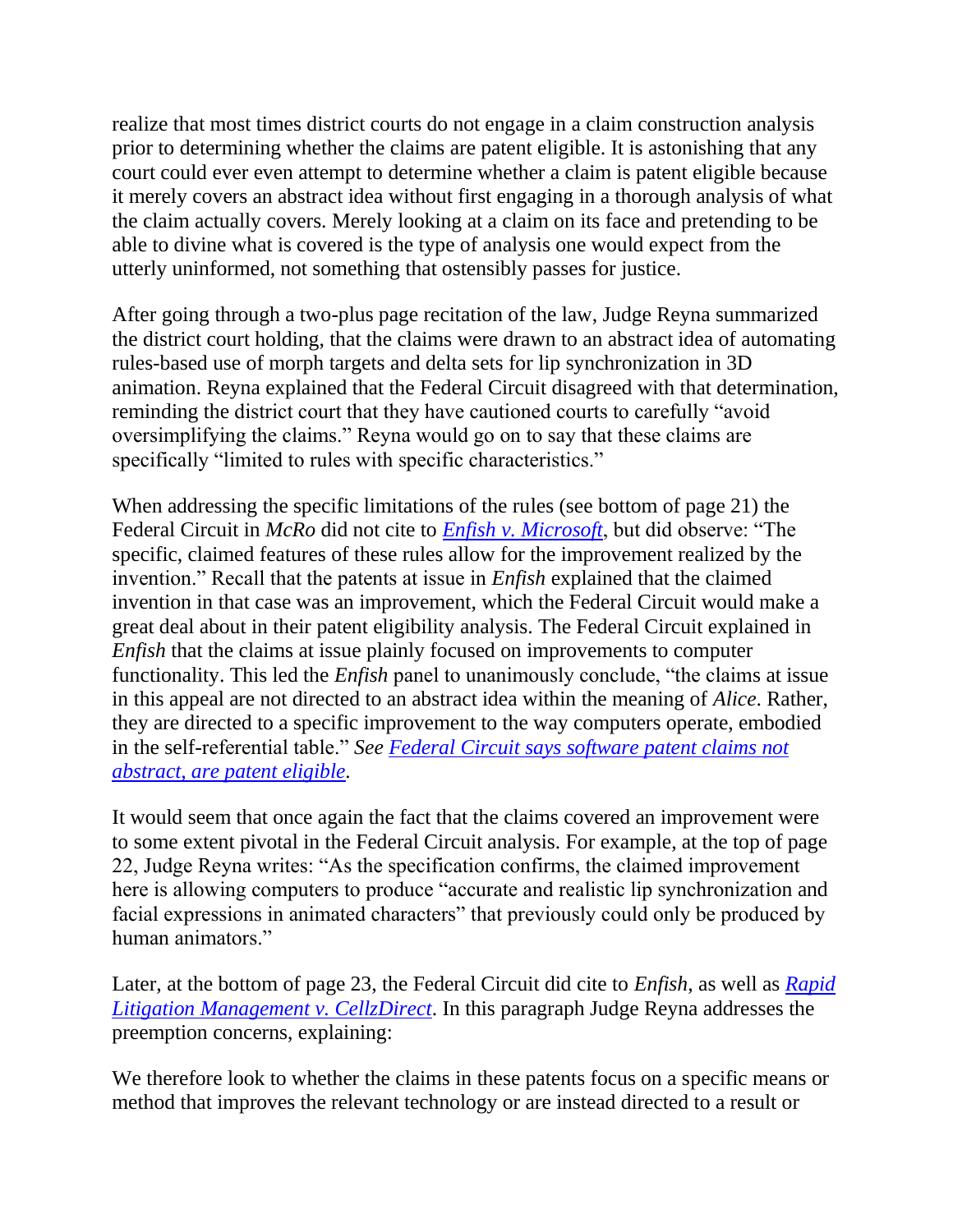effect that itself is the abstract idea and merely invoke generic processes and machinery.

Finally, in the penultimate paragraph before the Conclusion, Judge Reyna writes:

When looked at as a whole, claim 1 is directed to a patentable, technological improvement over the existing, manual 3-D animation techniques. The claim uses the limited rules in a process specifically designed to achieve an improved technological result in conventional industry practice. Alice, 134 S. Ct. at 2358 (citing Diehr, 450 U.S. at 177). Claim 1 of the '576 patent, therefore, is not directed to an abstract idea.

## **Conclusion**

\_\_\_\_\_\_\_\_\_\_\_\_\_\_\_

There is no denying the fact that the rules at issue in the '576 patent claims being viewed as specific and limiting played an important role to the outcome of this case, but it is hard to ignore the fact that the Federal Circuit again continued to point out that the innovation at issued was an improvement. This should give patent practitioners important clues into how to characterize software related innovations so as to maximize the likelihood of prevailing in *Alice* inspired challenges and rejections.

Hopefully the United States Patent and Trademark Office will not ignore *McRo* and will issue guidance to patent examiners. Taking a "nothing to see here" approach to this case would be inexcusable. The tide seems to be turning relating to patent eligibility and it is time for the Patent Office to both instruct patent examiners and demand that examiners follow the law. *Enfish*, *[BASCOM](http://www.ipwatchdog.com/wp-content/uploads/2016/06/bascom-global-internet-v-ATT.pdf)*, *Rapid Litigation Management* and now *McRo* represent a trend. Examiners claiming these cases are an aberration and that they won't be followed is unacceptable, period.

<sup>[1]</sup> It seems particularly noteworthy that Microsoft sees the *McRo* decision as one that "will provide additional certainty to industries that generate more than \$5 trillion in U.S. economic activity and 40 million American jobs." Over the past decade Microsoft has at times been in alignment with Google and others on the issue of patent reform, and even challenged the presumption of validity afforded patents taking a case all the way to the Supreme Court. *See i4i v. Microsoft*. In recent years, however, Microsoft has seemed to take a decidedly pro-patent turn.